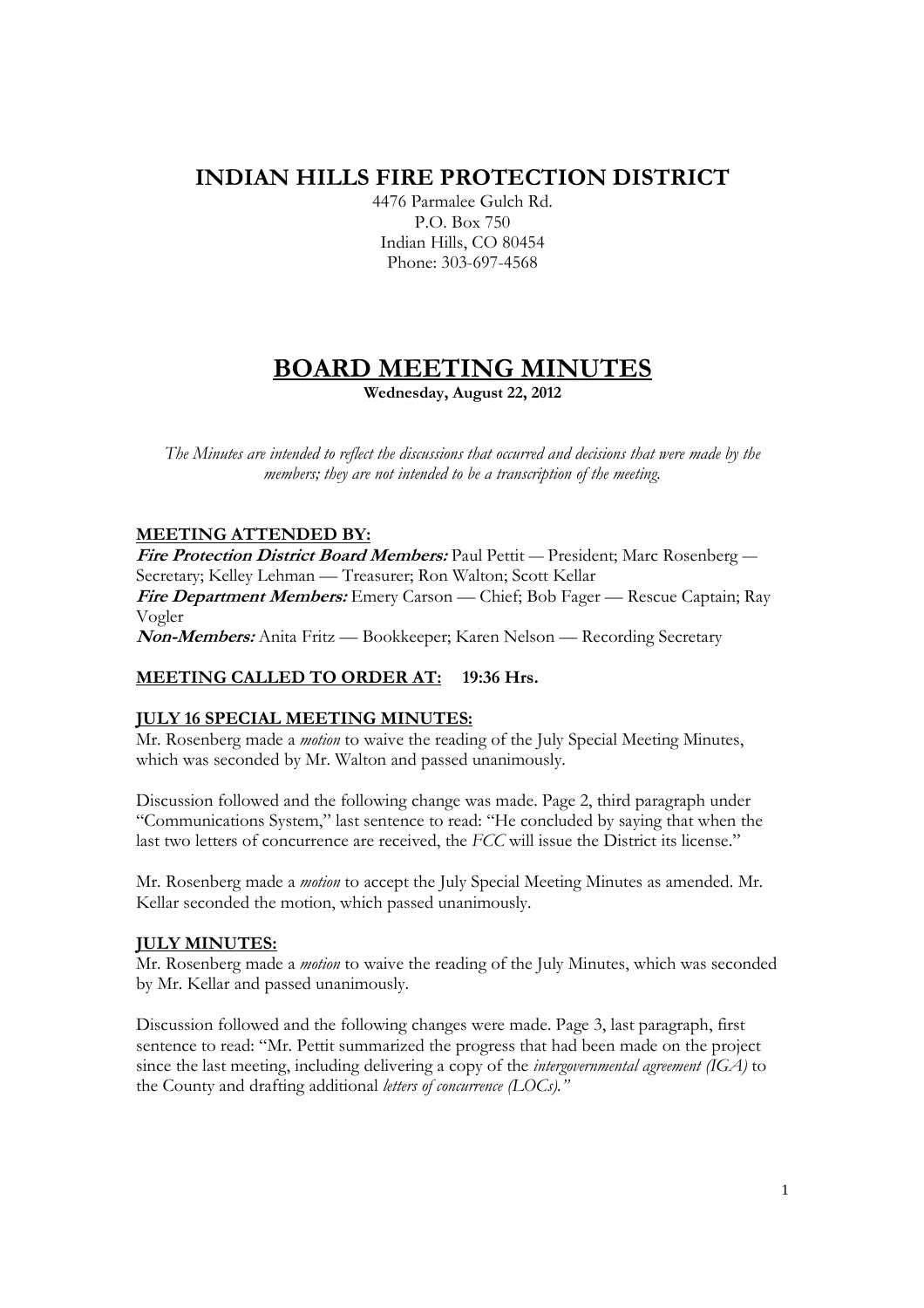Mr. Rosenberg made a *motion* to accept the July Minutes as amended. Ms. Lehman seconded the motion, which passed unanimously.

## **TREASURER'S REPORT:**

#### **Financial Reports**

Discussion began with the last bullet item on the first page of the financial reports highlighting how the budget figures for the annex are affecting total budget numbers.

Moving to the Profit Loss Budget Performance spreadsheet, discussion occurred on account #5310 (Election Expense). It was estimated that approximately \$12,000 had been spent on the May election. Conversation turned to account #5425 (Payroll Processing Fees). Ms. Fritz explained that \$150 had been paid for two years. Regarding the annex expenses (account #5600), Ms. Fritz reminded that there had been incomplete information at the time that the budget was put in place. The utilities (account #5610) had recently been set up on an autopay account, she shared.

Turning to account #5710 (Legal Fees), Ms. Fritz said that she could break expenses into three categories: election expenses, Noble property expenses, and regular legal costs. She then reminded that account #6800 (Loan Interest) and #6900 (Loan Principal) wouldn't align with the budget since the figures were based on a 30-year loan rather than a lease.

Discussion moved to checks, beginning with #11867 for \$178.20 for an automotive light bar. Lengthy conversation followed regarding whether the District should be footing the bill or members themselves. It was discussed that five members were being approved for the purchase per year based on seniority. Mr. Rosenberg clarified that the District owns the light bars rather than the members. Mr. Pettit suggested that a policy was needed either for the Employee Handbook or an SOP.

Mr. Rosenberg made a *motion* to approve checks #11854-11871, plus automatic payments, credit card expenses, and bank fees. Mr. Walton seconded the motion, which passed unanimously.

#### **DEPARTMENT/OFFICERS' REPORTS:**

#### **Fire Marshal — Randy Rudloff**

Not present; no report submitted. Mr. Carson shared that Mr. Rudloff was working on getting a master key that would work all padlock gates in the District. Mr. Rudloff is continuing work on having a universal remote for all electronic gates as well, Mr. Carson stated.

#### **Chief's Report — Emery Carson**

A report was distributed and various items were discussed. Mr. Carson began by stating that yearly hose and ladder testing had been performed earlier in the month. He said that 300 feet of 2½-inch replacement hose is needed. Pricing would be forthcoming.

Mr. Carson said that he had spoken with Mr. Batista at Fire Trucks Plus, who had promised a production chart on the new tender by the end of the week. It was decided that further discussion on the topic would occur later in the meeting.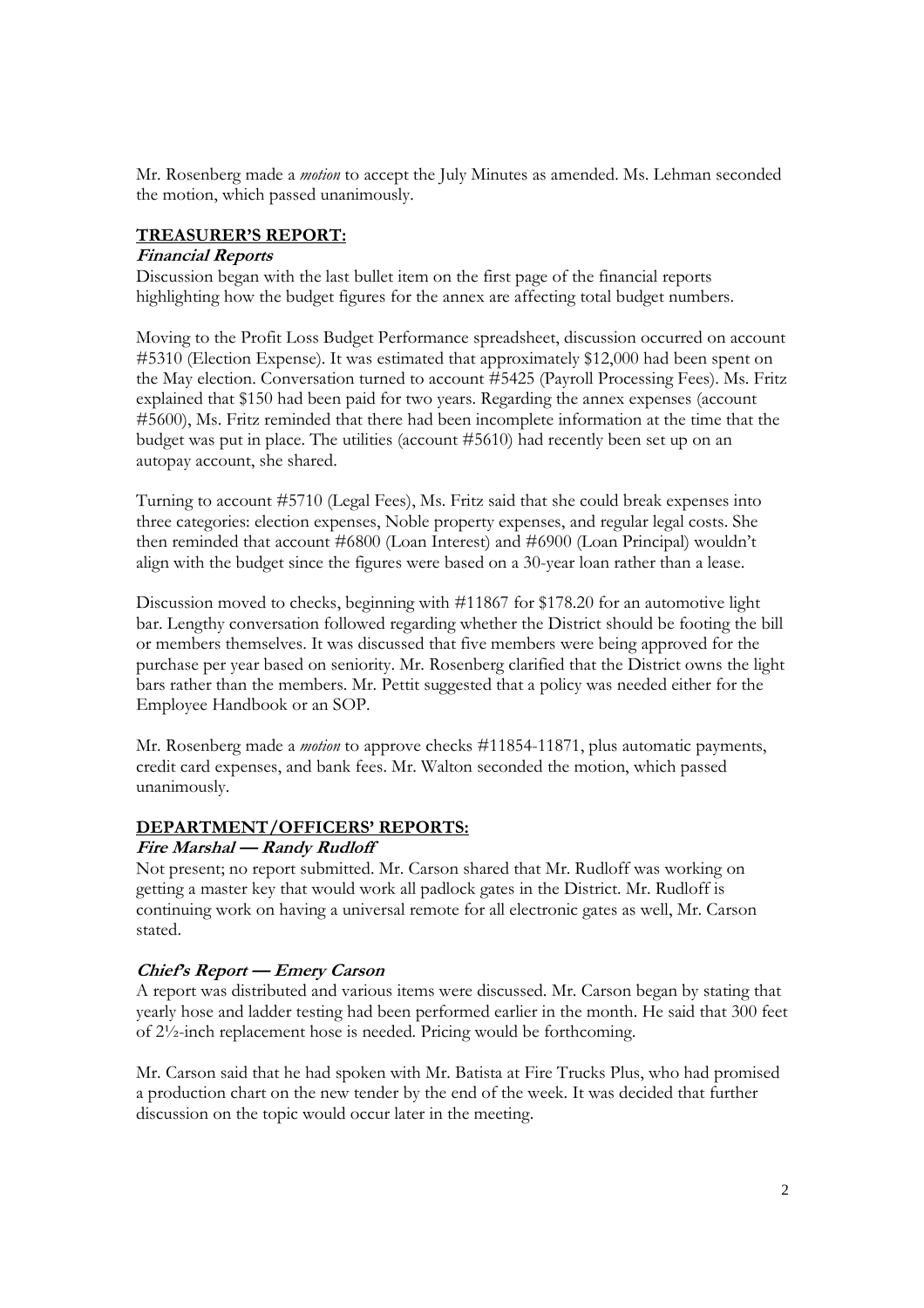Regarding apparatus 384, Mr. Carson shared that all paperwork had been turned in to Swedish Medical Center for the sale of the ambulance. A check should be received the following week in addition to two free EMT-B classes, he said.

Discussion moved to a recent area Chiefs' meeting that Mr. Carson had attended. Issues discussed were moving E911 funding from Jefferson County dispatch to Evergreen dispatch, combining fire academies to one at Evergreen, and possibly combining ambulance services into one authority. Mr. Carson shared that many area districts are losing money on ambulance transport. Conversation then followed on the controversy surrounding the proposed construction of Evergreen's burn building.

Mr. Carson then summarized the calls for the month, which totaled seven, and explained that the bill for the vandalism at the Critchell site had been forwarded to the District's insurance agent. All but \$250 would be covered, he stated.

## **Fire Captain — Marc Rosenberg**

Mr. Rosenberg shared that maintenance and pump testing had been performed on apparatus 349. While an overheating problem had been detected, it wasn't expected to be a problem. Mr. Rosenberg then explained that Mr. Fassula had requested wildland coats for four members. There is money in the budget, Mr. Rosenberg added, although he said that \$1,000 worth of gear would be needed next year for new members. He concluded by saying that the apparatus were undergoing their yearly maintenance checkups.

#### **Rescue Captain — Bob Fager**

Mr. Fager said that he had nothing to bring to the Board.

## **OLD BUSINESS:**

#### **Tanker Status**

Discussion followed about Mr. Batista's lack of commitment and follow-through regarding building the tanker. It was noted that the tank and body parts were presently in Wisconsin, serving as further evidence of how far behind Fire Trucks Plus is in the build process. After discussion, the Board outlined the following options for moving forward:

- File suit.
- Ask for money back or a signed contract with deadlines and consequences.
- Get the chassis plus a check for the difference in price and take the chassis to another vendor to complete the build.

It was also noted that the title for apparatus 385 has never been received from Mr. Batista despite multiple requests.

After extensive conversation, it was agreed that Mr. Rosenberg would interface with Ms. Nemer and Mr. Batista and decide how to move forward.

#### **Communications System**

Mr. Pettit stated that the intergovernmental agreement (IGA) had come back from the County. He said that he would forward it to Ms. Nemer. A snag had been encountered with one letter of concurrence: Boulder County had refused to sign it fearing communication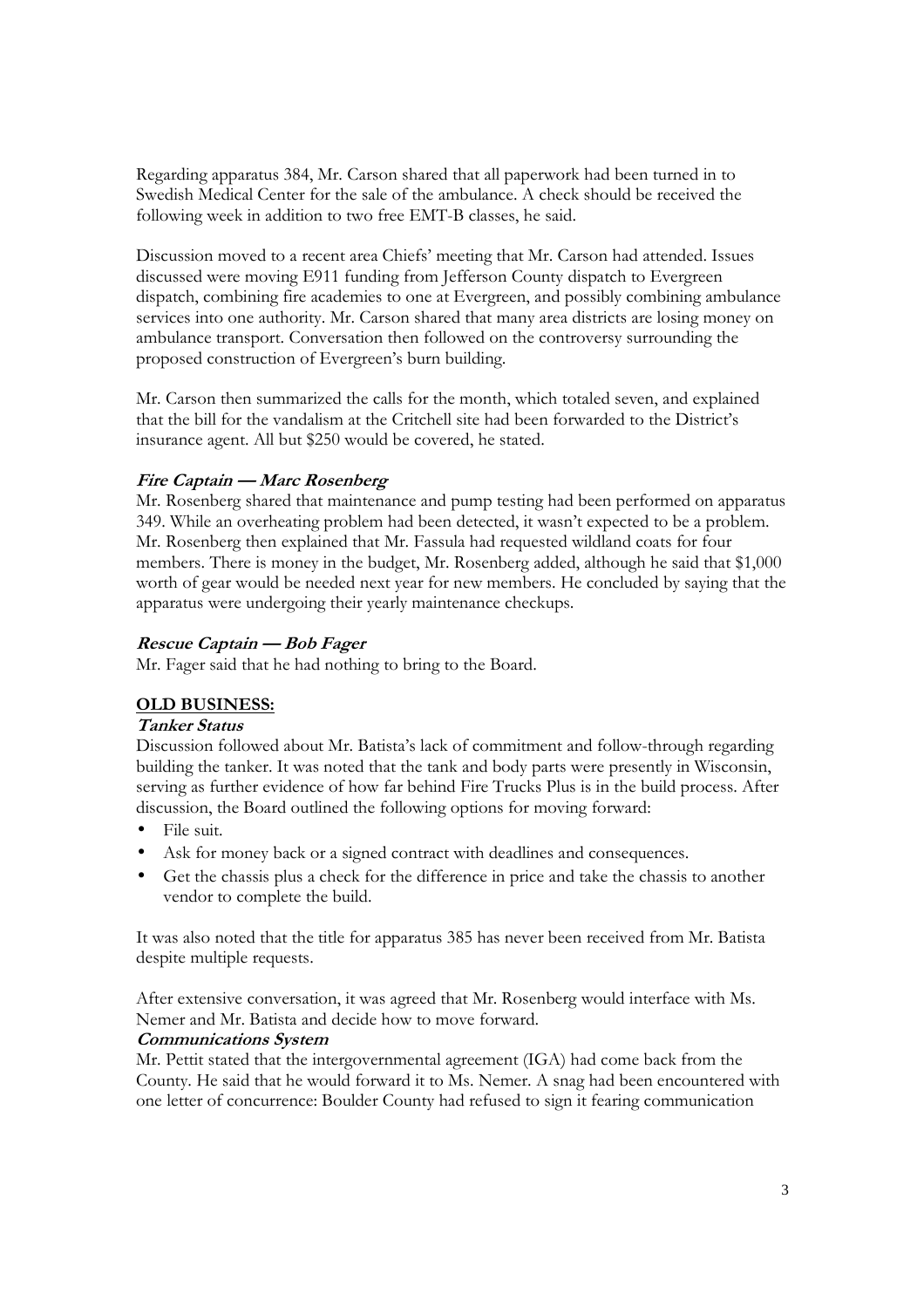interference. Mr. Pettit shared that he had requested another frequency from APCO, which could take up to 60 days. Mr. Kellar offered to speak to Mr. Scott at Boulder County.

Mr. Kellar reminded that a system design was still needed from Mr. Grazi. Mr. Pettit said that he had asked Mr. Grazi to compile a list of Districts that may not be using their frequencies. Mr. Kellar said that he had access to that list. Mr. Pettit concluded by saying that as soon as the frequencies are approved, the project can be completed.

## **Building Committee**

Both Mr. Carson and Mr. Kellar distributed handouts detailing discussion from a recent meeting of the building committee. Mr. Kellar explained in detail what would be desirable in a new structure as well as such considerations as how to best use the newly acquired Noble property. Also discussed was the potential purchase of the Berg property behind the station. It was agreed that budgetary issues regarding the project would be discussed at the next Board meeting.

Mr. Carson shared that he had heard from the County that the land currently being considered for the substation sits in a flood plane, making the property an unlikely candidate for future construction. Lengthy conversation followed regarding other potential properties in the area that might be suitable to build a substation.

#### **District By-Laws**

After brief discussion, the Board decided to move forward with the By-Laws.

Mr. Walton made a *motion* to adopt the Indian Hills Fire Protection District Rules and By-Laws as amended by Ms. Nemer. Mr. Kellar seconded the motion, which passed unanimously.

As an aside, it was noted that the spelling of Mr. Pettit's name at the end of the document was wrong and should be corrected.

## **Employee Handbook**

Mr. Carson said that he planned to work on the Employee Handbook over the next few weeks. It was agreed that the topic would be revisited at the October Board meeting.

#### **EXECUTIVE SESSION:**

Mr. Kellar made a *motion* to call an Executive Session per CRS 24-6-402 to discuss personnel issues. Mr. Rosenberg seconded the motion, which passed unanimously. All meeting attendees left the room except for the Board members. Mr. Pettit called the Executive Session at 21:12. Recording commenced using the District's recorder.

#### **REGULAR SESSION:**

Mr. Pettit called the regular meeting back into session at 22:27.

**OLD BUSINESS: Chief Position**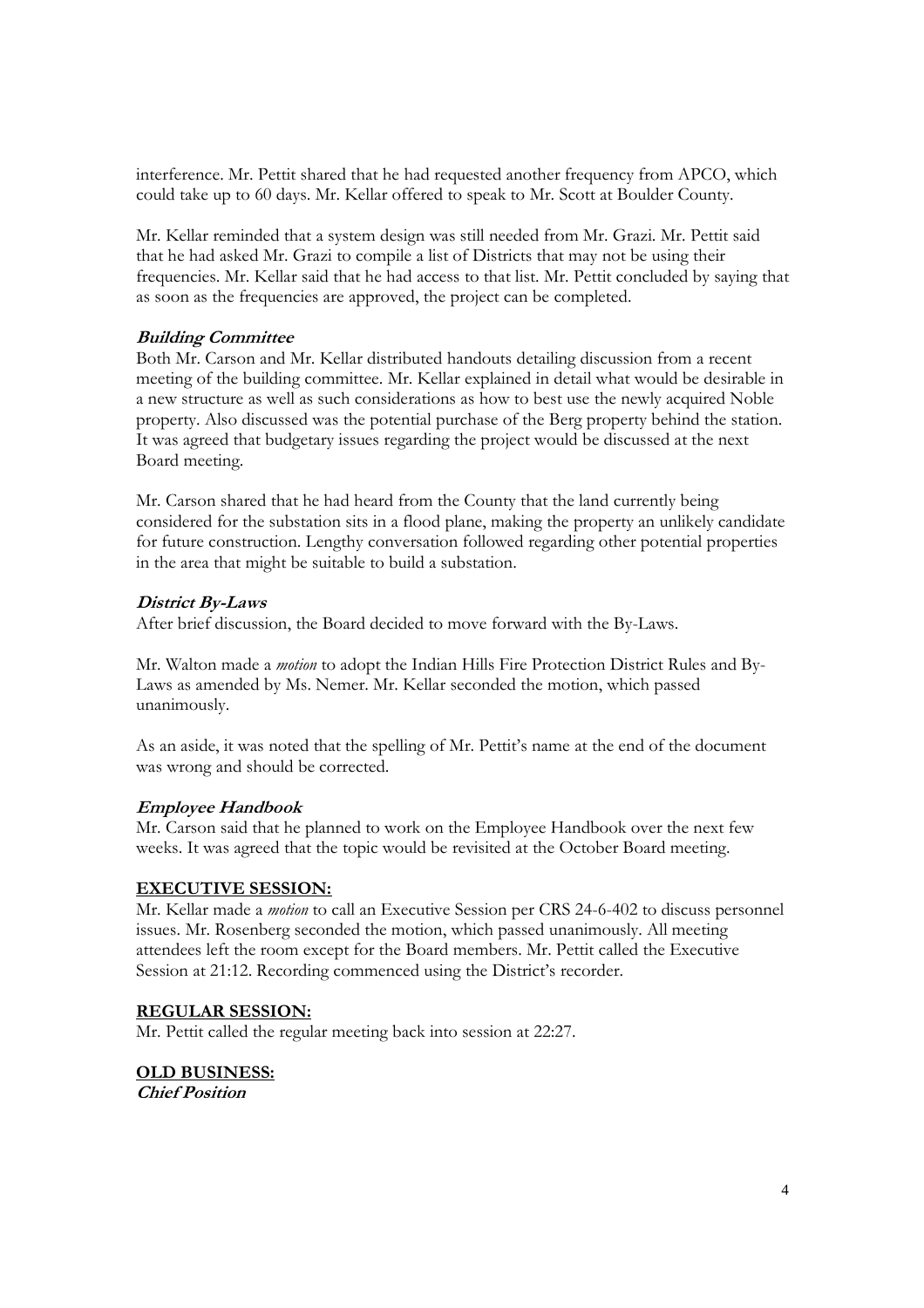The Board presented a contract to Mr. Carson for the Chief position. It was discussed that the contract would be renewed annually at the December Board meeting with a resolution made to retain the Chief if agreeable to both parties.

Mr. Walton made a *motion* to hire Mr. Carson as Chief of the Indian Hills Fire Protection District effective August 23, 2012. Mr. Kellar seconded the motion, which passed unanimously.

Discussion then followed regarding the possibility of offering Mr. Carson a \$2,500 stipend, or signing bonus, to recognize his unpaid work the previous few months. Mr. Carson turned down the offer and instead requested that the money be redirected to other Department needs. It was noted that Mr. Carson's insurance coverage would begin September 1. Signing of documents followed.

## **NEW BUSINESS:**

## **Ambulance Transportation Benefit**

Mr. Carson raised the possibility of offering free ambulance transportation to full Department members and their families. It was agreed that Mr. Kellar would discuss the legality of the idea with Ms. Nemer.

## **MEETING ADJOURNED AT: 22:52**

There being no more business to discuss, Mr. Kellar made a *motion* to adjourn the meeting, which was seconded by Mr. Walton and passed unanimously.

*President:* 

*Secretary:* 

## **MOTIONS MADE AND PASSED:**

- To waive the reading of the July Special Meeting Minutes. *Motion made by Mr. Rosenberg; seconded by Mr. Walton; unanimous.*
- To accept the July Special Meeting Minutes as amended. *Motion made by Mr. Rosenberg; seconded by Mr. Kellar; unanimous.*
- To waive the reading of the July Minutes. *Motion made by Mr. Rosenberg; seconded by Mr. Kellar; unanimous.*
- To accept the July 9 Minutes as amended. *Motion made by Mr. Rosenberg; seconded by Ms. Lehman; unanimous.*
- To approve checks #11854-11871, plus automatic payments, credit card expenses, and bank fees. *Motion made by Mr. Rosenberg; seconded by Mr. Walton; unanimous.*
- To adopt the Indian Hills Fire Protection District Rules and By-Laws as amended by Ms. Nemer. *Motion made by Mr. Walton; seconded by Mr. Kellar; unanimous.*
- To call an Executive Session per CRS 24-6-402 to discuss personnel issues. *Motion made by Mr. Kellar; seconded by Mr. Rosenberg; unanimous.*